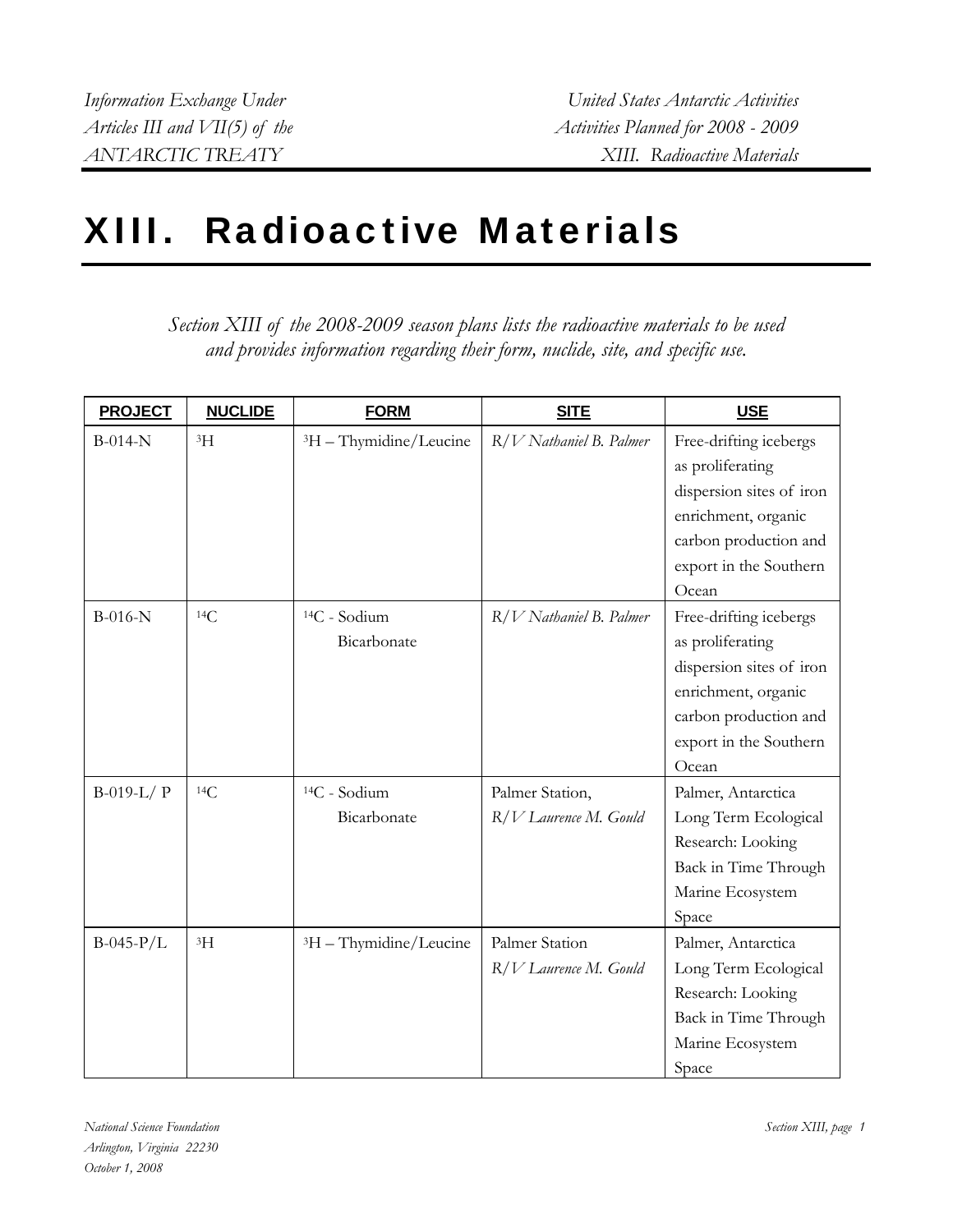*Information Exchange Under United States Antarctic Activities Articles III and VII(5) of the* Activities Planned for 2008 - 2009 *ANTARCTIC TREATY XIII. Radioactive Materials* 

| <b>PROJECT</b> | <b>NUCLIDE</b> | <b>FORM</b>                        | <b>SITE</b>             | <b>USE</b>               |
|----------------|----------------|------------------------------------|-------------------------|--------------------------|
| $B-050-N$      | 14C            | <sup>14</sup> C - Sodium           | R/V Nathaniel B. Palmer | Free-drifting icebergs   |
|                |                | Bicarbonate                        |                         | as proliferating         |
|                |                |                                    |                         | dispersion sites of iron |
|                |                |                                    |                         | enrichment, organic      |
|                |                |                                    |                         | carbon production and    |
|                |                |                                    |                         | export in the Southern   |
|                |                |                                    |                         | Ocean                    |
| B-243-M        | 57Co           | CoCl <sub>2</sub>                  | McMurdo Station         | Comparative Genomic      |
|                |                | Vitamin B12                        |                         | and Proteomic Survey     |
|                |                |                                    |                         | of Major Antarctic       |
|                |                |                                    |                         | Marine Phytoplankton:    |
|                |                |                                    |                         | A Foundation for Polar   |
|                |                |                                    |                         | Phytoplankton            |
|                |                |                                    |                         | Genomics                 |
| $B-244-N$      | 14C            | <sup>14</sup> C - Sodium           | R/V Nathaniel B. Palmer | Shedding dynamic light   |
|                |                | Bicarbonate                        |                         | on iron limitation: The  |
|                |                |                                    |                         | interplay of iron        |
|                |                |                                    |                         | limitation and dynamic   |
|                |                |                                    |                         | irradiance conditions in |
|                |                |                                    |                         | governing the            |
|                |                |                                    |                         | phytoplankton            |
|                |                |                                    |                         | distribution in the Ross |
|                |                |                                    |                         | Sea                      |
| B-305-M        | ${}^{3}H$      | <sup>3</sup> H - Thymidine/Leucine | McMurdo Station         | Collaborative Research:  |
|                |                |                                    |                         | Biogeochemistry of       |
|                |                |                                    |                         | cyanobacterial mats      |
|                |                |                                    |                         | and hyporheic zone       |
|                |                |                                    |                         | microbes in McMurdo      |
|                |                |                                    |                         | Dry Valley glacial       |
|                |                |                                    |                         | meltwater streams        |
| B-332-M        | 35S            | 35S sodium sulfate                 | McMurdo Station         | Collaborative Research:  |
|                | <b>14C</b>     | 14C methane                        |                         | Microbially-Mediated     |
|                |                | 14C acetate                        |                         | Anaerobic Carbon         |
|                |                | 14C glucose                        |                         | Cycling in               |
|                |                | 14C methylamine                    |                         | Limnologically           |
|                |                | 14C bicarbonate                    |                         | Contrasting Perennially  |

*Section XIII, page 2*